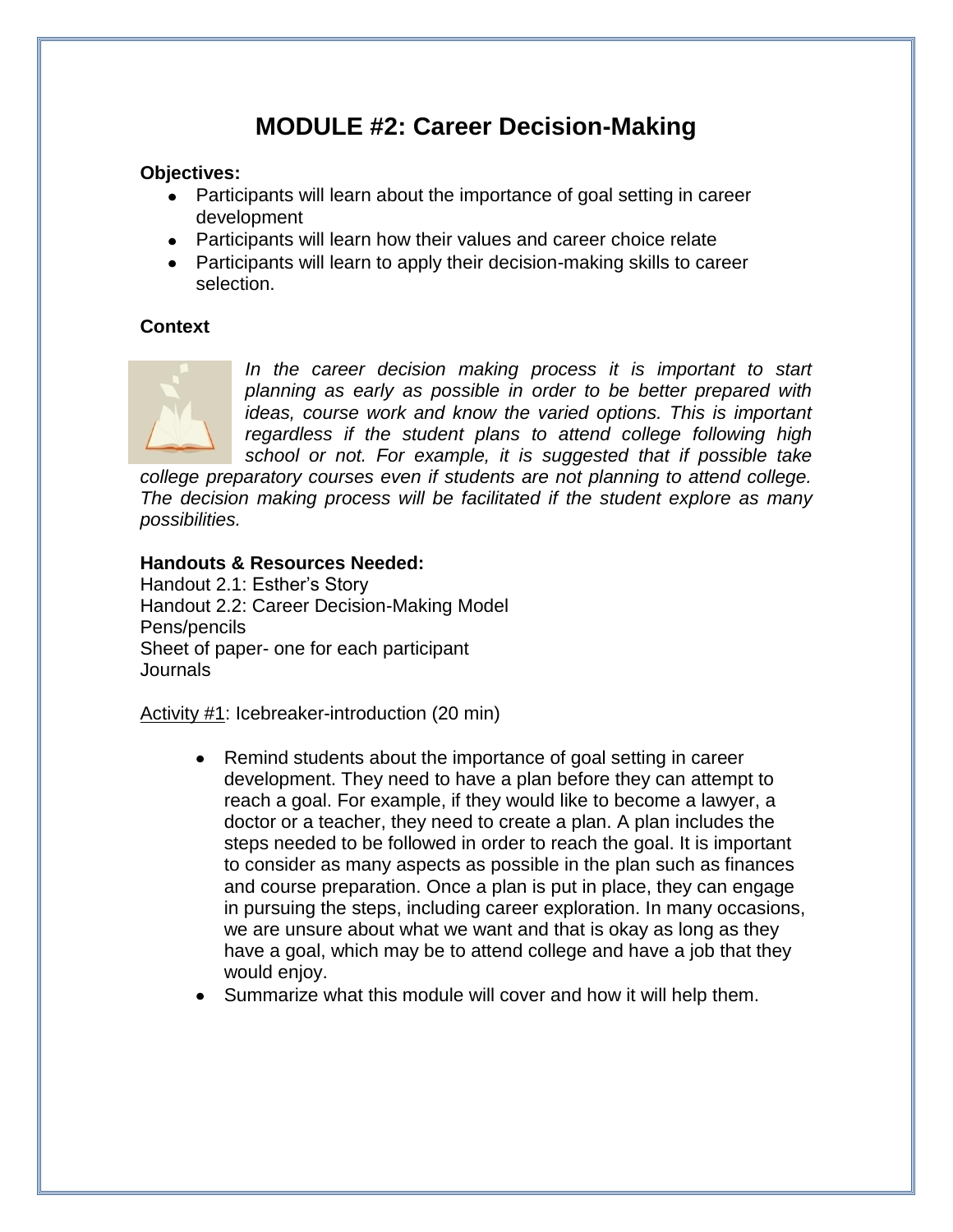Activity #2: Values in Career Decision-Making (35 min)

Procedure:

- Icebreaker
- It is important for participants to understand that their personal or cultural values may interfere in their career selection process. Thus, they need to be prepared by conducting research about careers choices that may be of their interest. This is the best way to avoid accepting stereotypes related to career choice. For example, some men make career choices based on society expectations as it relates to gender, ethnicity, etc.
- In small groups or 4 or 5, have participants read and discuss Handout 2.2: Esther's Story to understand her values and career choices (Refer to Handout 2.2 for suggested discussion questions).
- Debriefing

# Activity #3: Career Decision-Making (30 min)

Procedure:

- Icebreaker
- Explain to participants that during this session they will learn about the Career Decision-Making Model, which is helpful in the career decision making process. Provide Handout 2.3: Career Decision-Making Model and review all the steps listed.
- Debriefing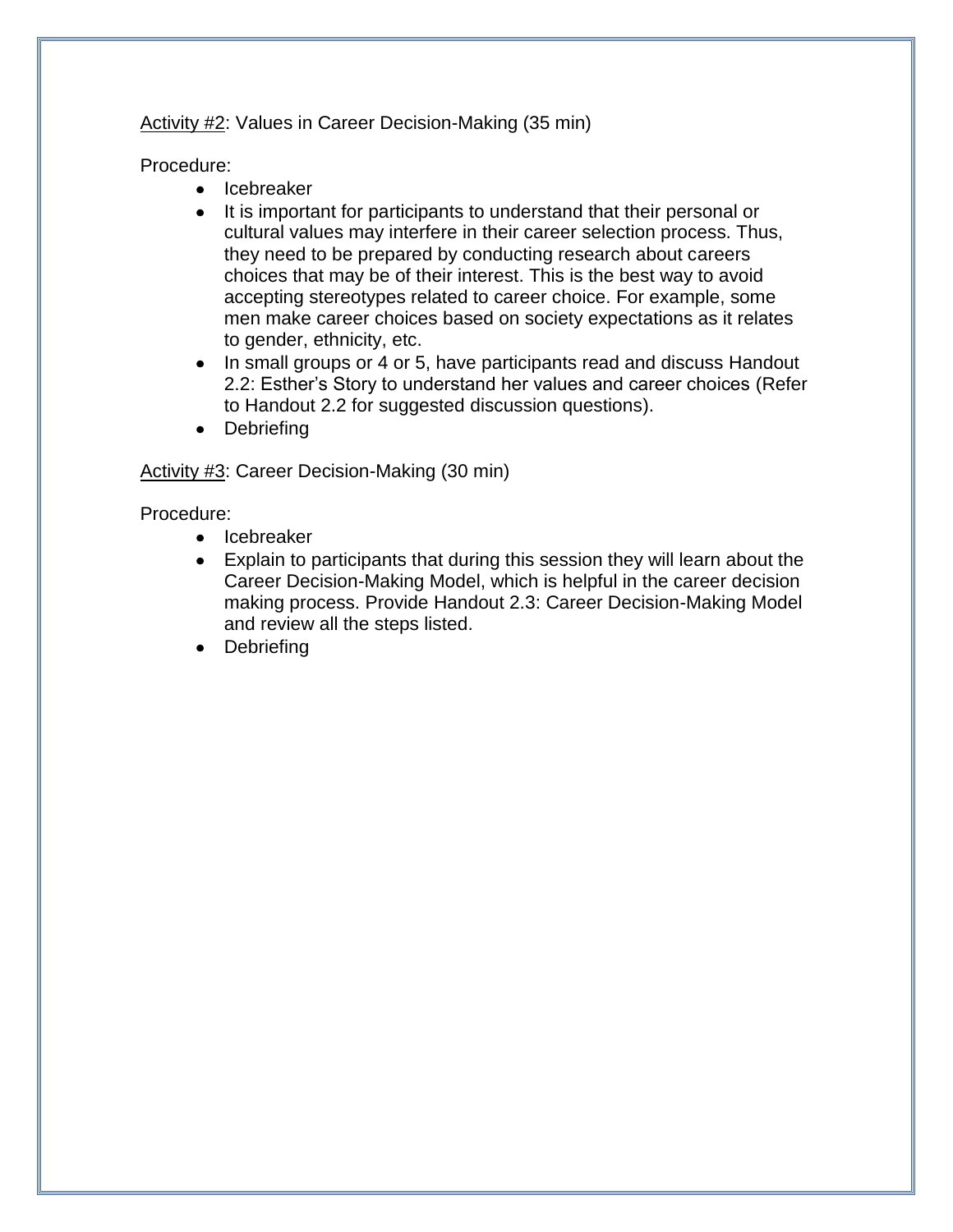### **Handout 2.1**

### **Esther's Story**

Esther always assumed that she would become a nurse. Her mother was a nurse, and Esther grew up respecting the nursing profession. She was good at math and science, and had no trouble getting into nursing school.

Working in a hospital, though, made her unhappy. Esther enjoyed working alone, and the hospital was crowded and noisy, with half a dozen things going on at any given time in many of the rooms. Esther loved being outdoors, and hated the way her job kept her inside all day. At the end of the shift, she was too exhausted to do anything else.

Esther decided to make a change. The fact that she was good at her job, she discovered, did not automatically mean that she was happy or satisfied with it. She had to consider her values, as well as her skills. What could she do, she wondered, that would make use of her math and science skills, while allowing her to be on her own and outdoors much of the time? After some searching, Esther had an answer: She decided to combine her math and science skills with her love of the outdoors by becoming a surveyor for the country. She has been much happier since.

Had Esther taken the time to consider her values before she made her initial career choice, she might easily have seen that nursing was not the best career for her. It's important for you to examine your values, too. Your values are reflected in the kinds of people you like and respect, your favorite activities, the places in which you feel most comfortable-in short, in how you react to the many different aspects of your life. There are no right or wrong values when it comes to making a decision about a future career. You just need to be sure that they are yours, not those of your best friend, or the star of your favorite TV show.

Questions for discussion:

- 1. Why did Esther enter nursing?
- 2. How did Esther's interests, conflict with her job?
- 3. What factors should an individual consider in making a career decision?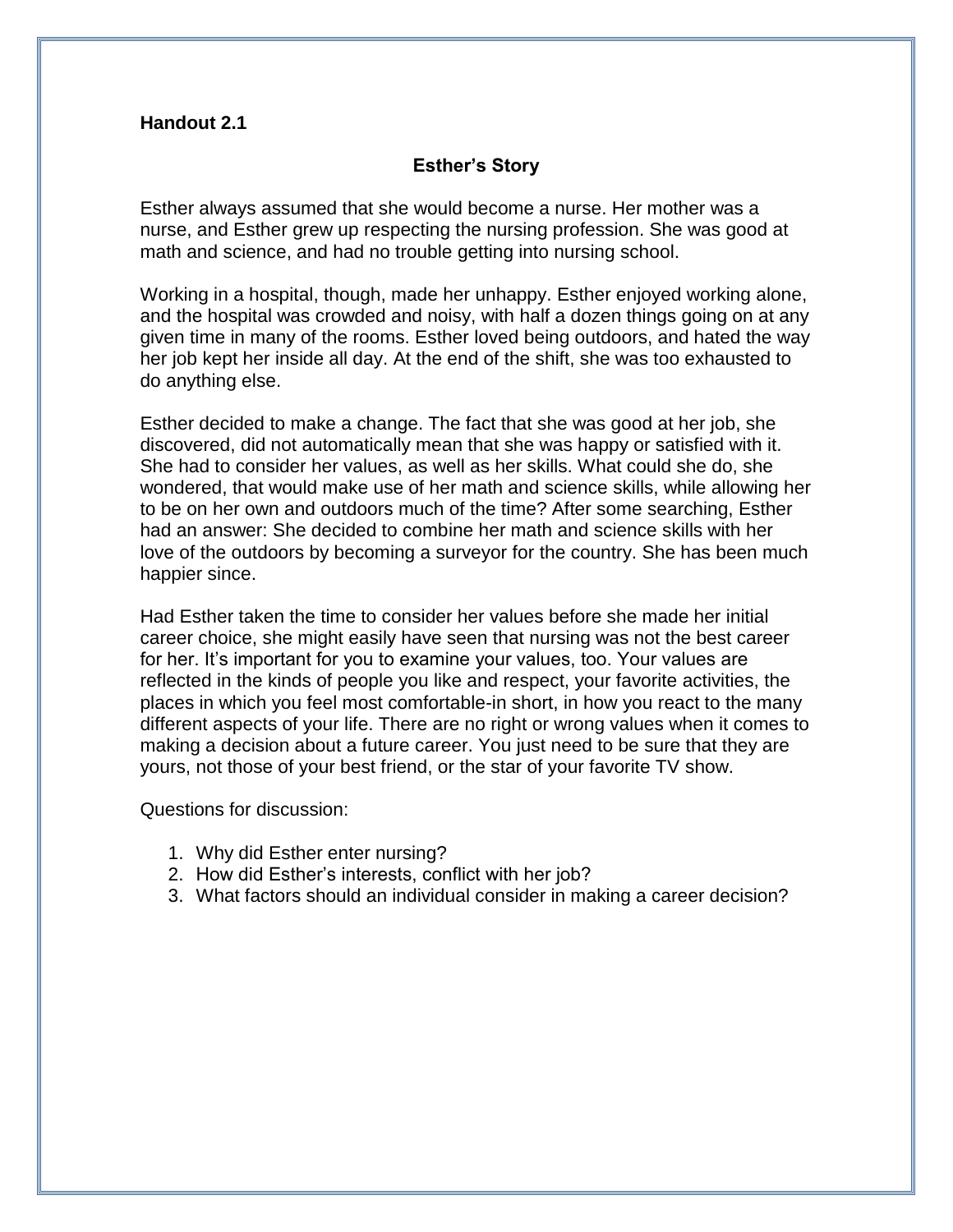# **Handout 2.2**

# **Career Decision-Making Model**

### **Step One: Identify the Decision to be Made**

Before you begin gathering information, it is important that you have a clear understanding of what it is you are trying to decide. Some decisions you might be facing could include:

- 1. What will I choose for a college major?
- 2. What do I want to do after graduation?

### **Step 2: Know Yourself (Self Assessment)**

Before you begin exploring college majors and careers which will prove satisfying, you must first develop a true understanding of yourself: your skills, interests, values, and personality characteristics. Questions you may want to ask yourself are:

Skills:

- 1. What are my strengths and weaknesses?
- 2. What skills do I need to acquire?

Interests:

- 1. What am I interested I doing?
- 2. What activities have I enjoyed the most?

Values:

- 1. What is important to me in a career?
- 2. In what ways must I be challenged and rewarded?

Personality:

- 1. What personal qualities do I possess that will help me in the classroom?
- 2. How will my personal style influence my career choice?

We encourage you to meet with a career counselor to further explore these dimensions and how they relate to your academic and career plans.

# **Step 3: Begin Identifying Options (Career Exploration)**

To continue gathering information and researching careers, you will need to start identifying options. Questions you might ask yourself are:

- 1. At this point in time, what college majors and career paths am I considering?
- 2. What other types of options am I considering?